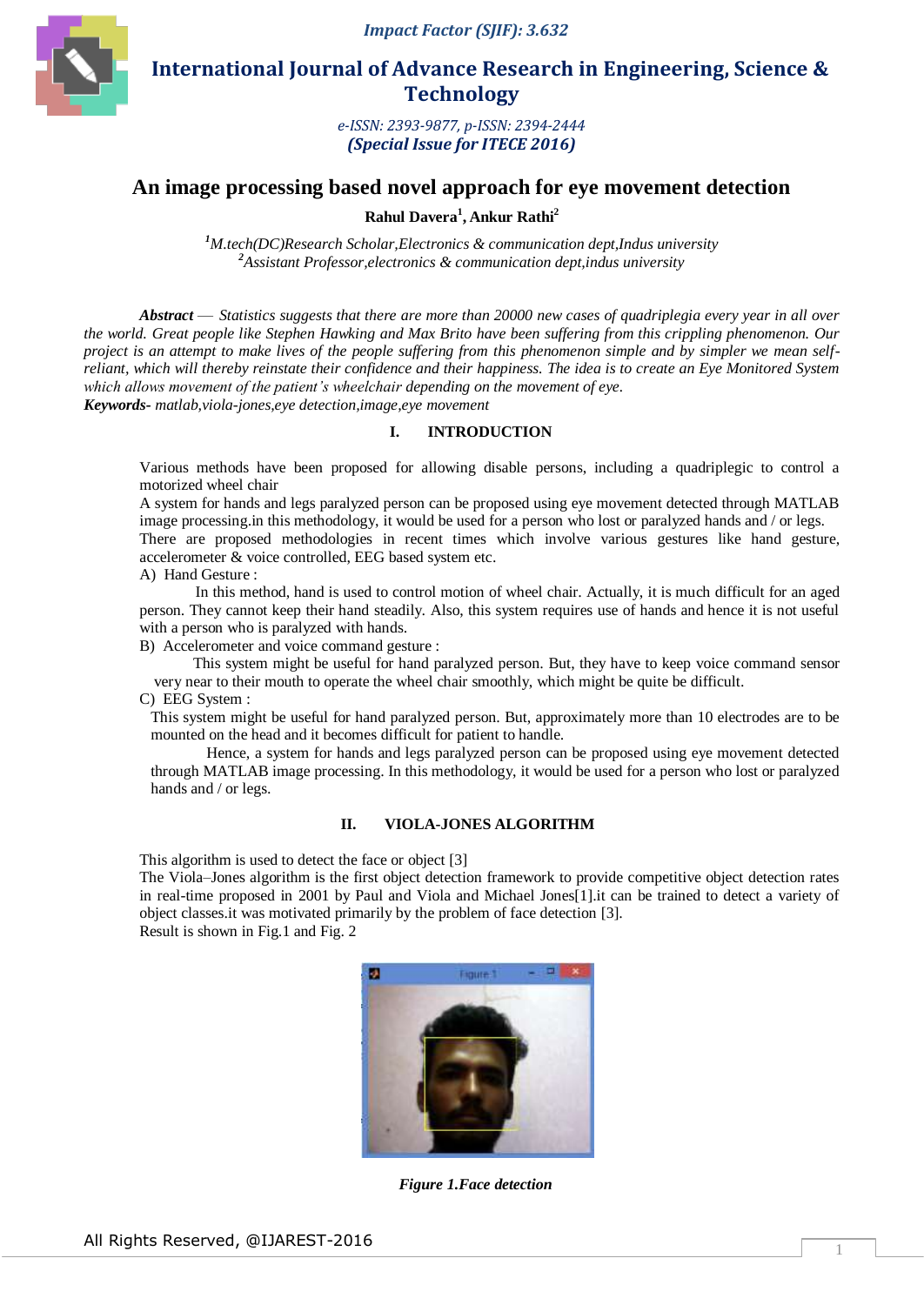The algorithm has four stages [3]:

- 1. Haar Feature Selection
- 2. Creating an Integral Image
- 3. Adaboost Training
- 4. Cascading Classifiers



*Figure 2.Cropped image of face*

1. Haar Features – All human faces share some similar properties. These regularities may be matched using Haar Features [3].

A few properties common to human faces [3]:

- The eye region is darker than the upper-cheeks.
- The nose bridge region is brighter than the eyes.

Composition of properties forming match able facial features [1]:

- Location and size: eyes, mouth, bridge of nose
- Value: oriented gradients of pixel intensities

The four features matched by this algorithm are then sought in the image of a face (shown at left).

Rectangle features[3]:

- Value =  $\Sigma$  (pixels in black area)  $\Sigma$  (pixels in white area)
- Three types: two-, three-, four-rectangles, Viola & Jones used two-rectangle features
- For example: the difference in brightness between the white &black rectangles over a specific area
- Each feature is related to a special location in the sub-window

An image representation called the internal image evaluates rectangular features in *constant* time, which gives them a considerable speed advantage over more sophisticated alternative features. Because each feature's rectangular area is always adjacent to at least one other rectangle, it follows that any two-rectangle feature can be computed in six array references, any three-rectangle feature in eight, and any four-rectangle feature in nine[3].

The integral image at location  $(x, y)$ , is the sum of the pixels above and to the left of  $(x, y)$ , inclusive [3].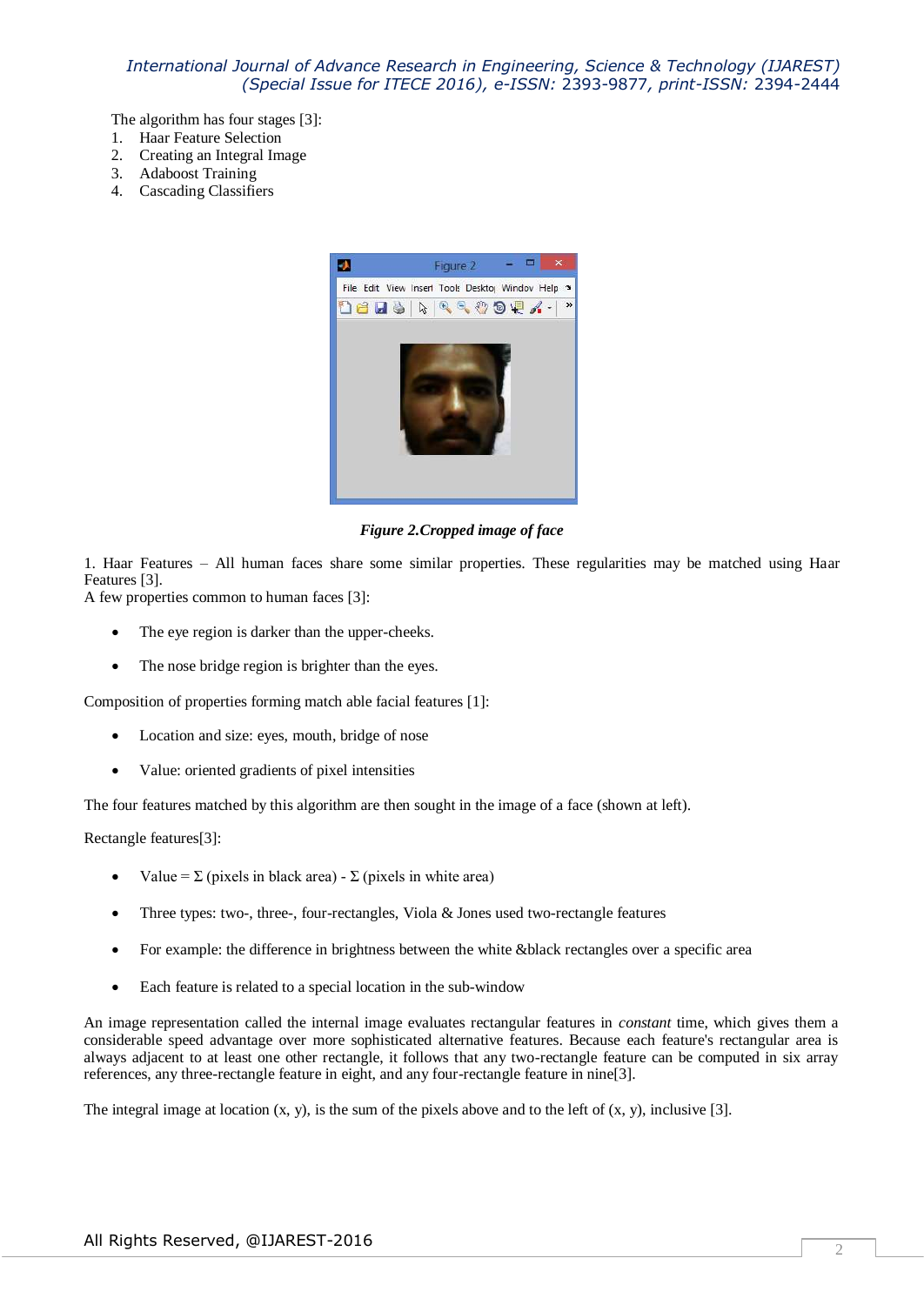# **III. ADVANTAGES OF VIOLA-JONES ALGORITHM**

- Extremely fast feature computation
- Efficient feature selection
- Scale and location invariant detector
- Instead of scaling the image itself (e.g. pyramid-filters), we scale the features.
- Such a generic detection scheme can be trained for detection of other types of objects (e.g. cars, hands)

#### **IV.DISADVANTAGES OF VIOLA–JONES ALGORITHM**

- Detector is most effective only on frontal images of faces
- It can hardly cope with 45° face rotation both around the vertical and horizontal axis.
- Sensitive to lighting conditions
- We might get multiple detections of the same face, due to overlapping sub-windows.

### **V. MATLAB IMPLEMENTATION**

Viola-jones algorithm has been used for eye detection by selecting parameter as "Left EyeCart". Fig 3 shows the result of eye detection using Viola jones Algorithm.

After eye detection from video, the only eye portion has been cropped (containing pupil and sclera area) as shown in Fig 4. Figure 5 shows the only pupil and sclera cropped area.

Now, this image will be divided in to two parts. By calculation white pixel in any portion it can decided whether pupil of eye is at center, right or left position. If white pixels are less than 33% of total pixels then pupil has moved to 'Left' position and if white pixels are between 33% to 66% of total pixels then pupil has moved to Center' position and if white pixels are more than 66% of total pixels then pupil has moved to 'Right' position .as shown in Fig.6



*Figure 3.Eye detection*



*Figure 4. Cropped Image – Eye detection using Viola–Jones algorithm*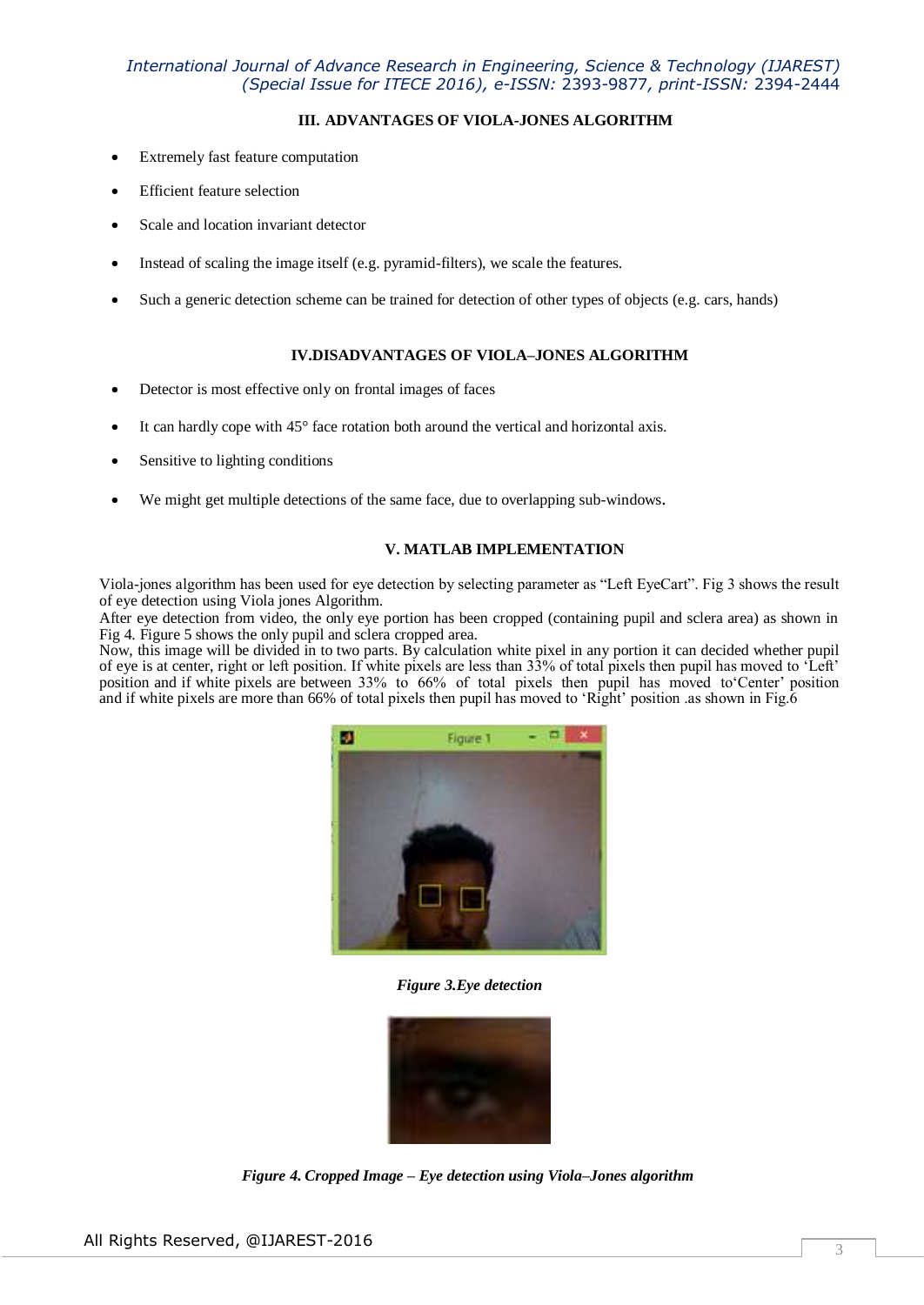

*Figure 5. Cropped Image – With Pupil and Sclera area only*

| <b>Command Window</b> | $\odot$               |
|-----------------------|-----------------------|
|                       | $\boldsymbol{\wedge}$ |
| Open                  |                       |
| eye blinked           |                       |
| Right                 |                       |
| 27                    |                       |
|                       |                       |
| 92                    |                       |
|                       |                       |
| Open                  |                       |
| Right                 |                       |
| 33                    |                       |
|                       |                       |
| 89                    |                       |
| $f_{\frac{\chi}{2}}$  | $\mathbf{v}$          |
| ∢                     | $\rightarrow$         |

*Figure 6. Result of eye movement detection in console window*

Now, this image will be divided in to two parts. By calculating number of white pixels in any portion we can decide whether eye is open or close. If eye is open then close and then open, we will consider as an eye blink.as shown in Fig 9.Fig.10 shows the cropped image of closed eye and Fig.11 shows the result of closed eye.



*Figure 7. Cropped Image – Eye detection using Viola – Jones algorithm*



*Figure 8. Cropped Image – With Pupil and Sclera area only*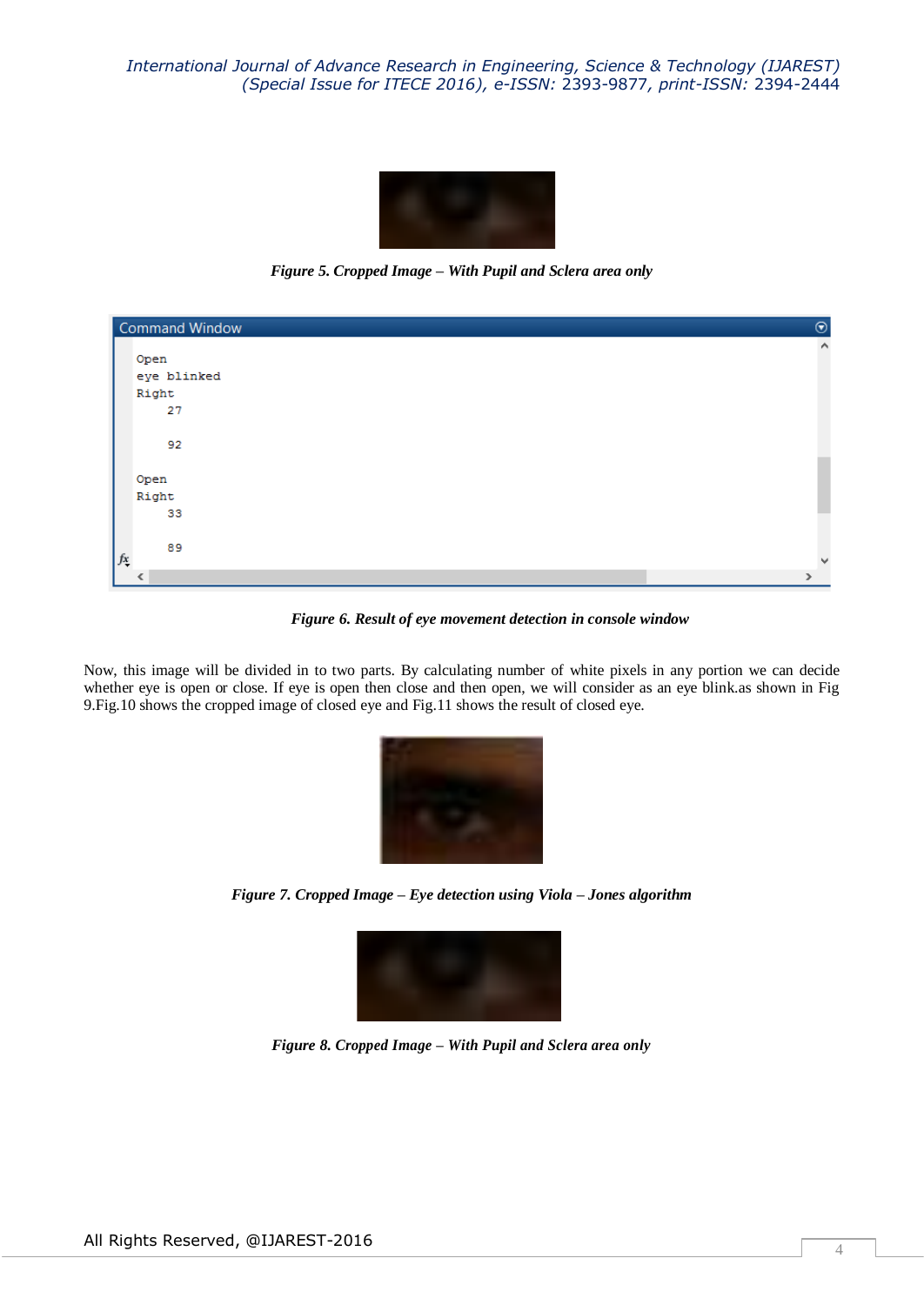|    | $^{\circ}$<br><b>Command Window</b> |                       |  |
|----|-------------------------------------|-----------------------|--|
|    |                                     | $\boldsymbol{\wedge}$ |  |
|    | Open                                |                       |  |
|    | eye blinked                         |                       |  |
|    | Right                               |                       |  |
|    | 27                                  |                       |  |
|    |                                     |                       |  |
|    | 92                                  |                       |  |
|    |                                     |                       |  |
|    | Open                                |                       |  |
|    | Right                               |                       |  |
|    | 33                                  |                       |  |
|    |                                     |                       |  |
|    | 89                                  |                       |  |
| fx |                                     | v                     |  |
|    | ≺                                   | >                     |  |

*Figure 9. Result of eye is detected as open and eye blinked*



*Figure 10. Cropped Image – Eye is closed*

| Command Window<br>$\odot$ |                       |  |
|---------------------------|-----------------------|--|
| Close                     | $\boldsymbol{\wedge}$ |  |
| 163                       |                       |  |
| 233                       |                       |  |
| Close                     |                       |  |
| 157                       |                       |  |
| 216                       |                       |  |
| Close                     |                       |  |
| 146                       |                       |  |
| 218<br>$f_{\frac{x}{2}}$  | $\checkmark$          |  |

*Figure 11. Result of eye is detected as close*

#### **VI. CONCLUSION AND FUTURE WORK**

The eye detection algorithm has been developed in matlab using Viola Jones algorithm, which can detect the movement of eye, right and left, as well as blink of the eye.

The eye movement can be seen in a texted format using Hyper Terminal software in windows using serial port. In future device can be developed using this this algorithm where a patient sitting on the Wheel Chair assembly looking directly at the camera, is able to move in a direction just by looking in that direction. The camera signals are monitored by a MATLAB script using Viola-Jones algorithm, which will then guide the motors wired to the Microcontroller over the Serial Interface to move in a particular direction. The system is cost effective and thus can be used by patients spread over a large economy range.